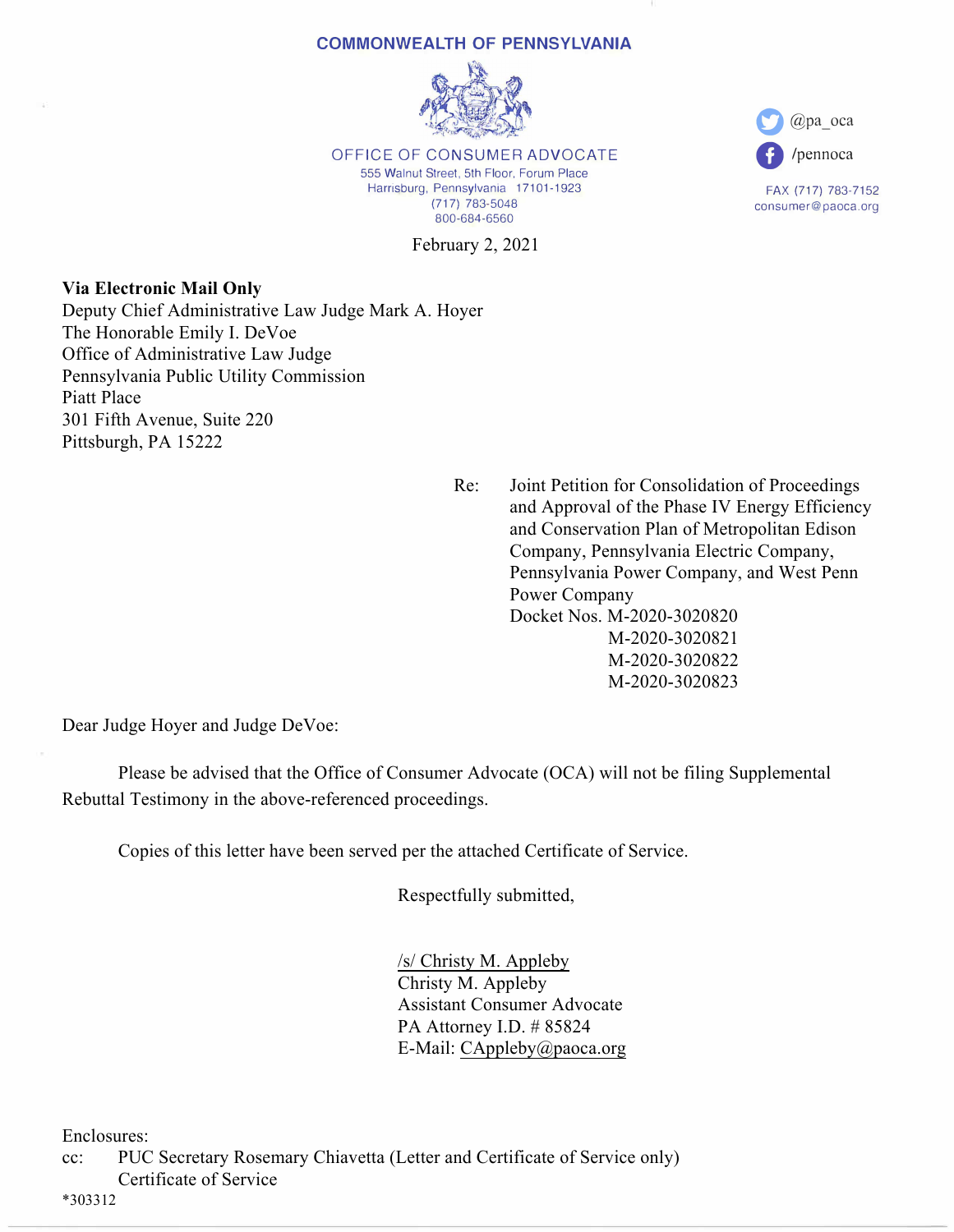## CERTIFICATE OF SERVICE

| Re: | Joint Petition for Consolidation of Proceedings | $\ddot{\phantom{a}}$ | Docket Nos. M-2020-3020820 |
|-----|-------------------------------------------------|----------------------|----------------------------|
|     | and Approval of the Phase IV Energy Efficiency  | $\ddot{\phantom{0}}$ | M-2020-3020821             |
|     | and Conservation Plan of Metropolitan Edison    |                      | M-2020-3020822             |
|     | Company, Pennsylvania Electric Company,         |                      | M-2020-3020823             |
|     | Pennsylvania Power Company, and West Penn       | $\ddot{\cdot}$       |                            |
|     | Power Company                                   |                      |                            |

I hereby certify that I have this day served a true copy of the following document, the

Office of Consumer Advocate's Letter Re: Not Filing Supplemental Rebuttal Testimony, upon

parties of record in this proceeding in accordance with the requirements of 52 Pa. Code § 1.54

(relating to service by a participant), in the manner and upon the persons listed below:

Dated this  $2<sup>nd</sup>$  day of February 2021.

## **SERVICE BY E-MAIL ONLY**

Erin K. Fure, Esquire David B. MacGregor, Esquire Office of Small Business Advocate Post & Schell, P.C. 555 Walnut Street Four Penn Square 1<sup>st</sup> Floor, Forum Place 1600 John F. Kennedy Boulevard Harrisburg, PA 17101-1923 Philadelphia, PA 19103-2808

Tori L. Giesler, Esquire Devin T. Ryan, Esquire FirstEnergy Service Company Post & Schell, P.C. Greensburg, PA 15601 Harrisburg, PA 17101-1601

Elizabeth R. Marx, Esquire Thomas J. Sniscak, Esquire John W. Sweet, Esquire Whitney E. Snyder, Esquire Ria M. Pereira, Esquire Bryce R. Beard, Esquire Pennsylvania Utility Law Project Hawke McKeon & Sniscak LLP 118 Locust Street 100 North Tenth Street Harrisburg, PA 17101 Harrisburg, PA 17101

Susan E. Bruce, Esquire Joseph L. Vullo, Esquire Jo-Anne Thompson, Esquire 1460 Wyoming Avenue McNees Wallace & Nurick LLC Forty Fort, PA 18704 100 Pine Street P.O. Box 1166 Harrisburg, PA 17108-1166

800 Cabin Hill Drive 17 North Second Street,  $12<sup>th</sup>$  Floor

Charis Mincavage, Esquire Community Action Association of PA